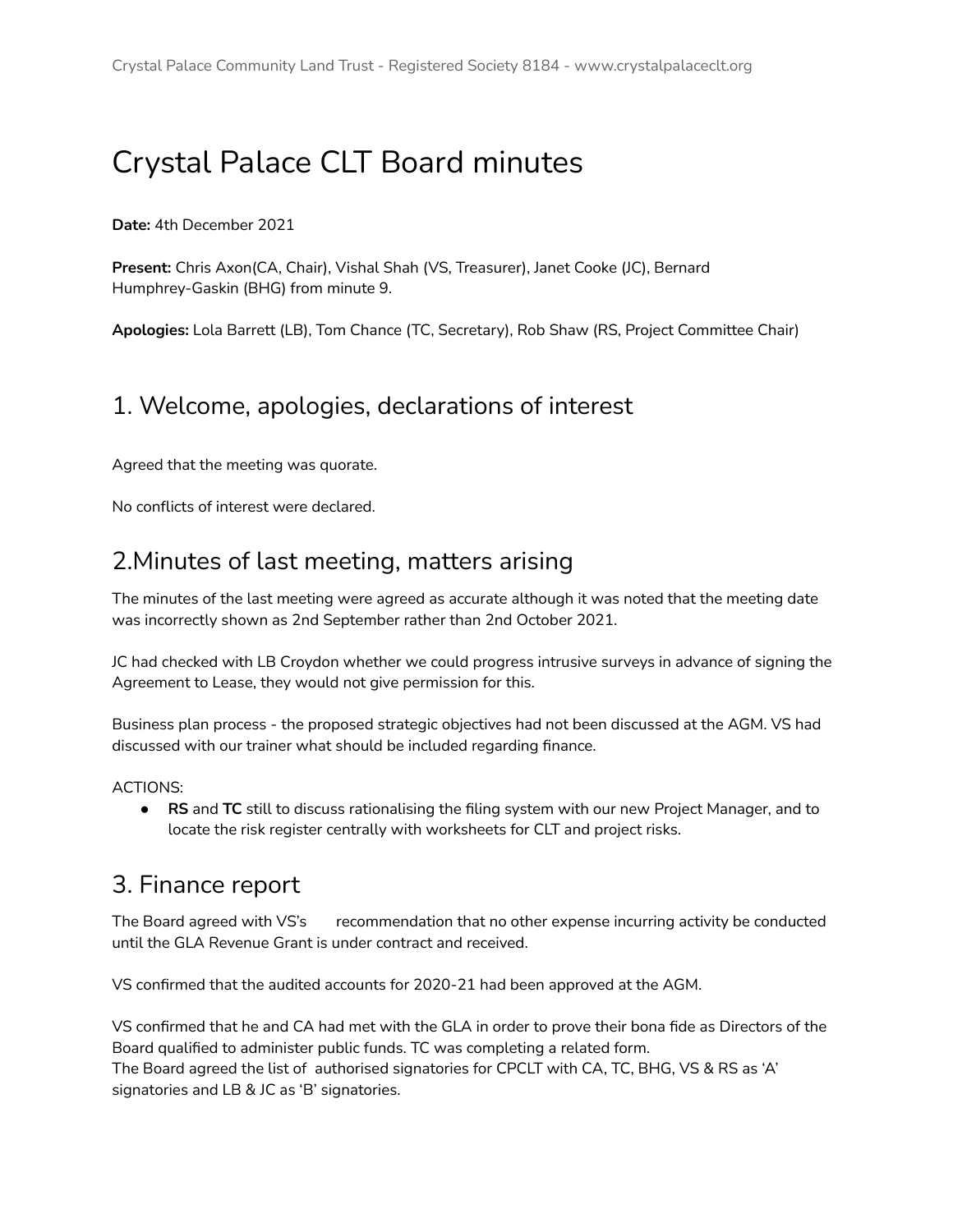VS reported that the GLA had agreed that £50k per unit was the upper limit of what they would provide as capital grant for our homes at The Lawns. This meant that rented units would definitely not be viable. We would be providing homes for sale at a discount against market value, carried forward for future resales. It would be important that our financial modelling showed that we made a reasonable surplus on the homes to get private lenders willing to lend to us. Some of that surplus would be repayable to the GLA. We could not be sure what discount we could sell at until all of these factors had been identified.

Cheryl Scott (Development Manager) and Colin Archer (Community Led Housing London) had comprehensively updated and reviewed all of our costs in order to generate the current viability models. The Board commended the work they had done on this.

ACTIONS:

- **Everyone** was asked to send VS an electronic copy of their signature.
- **VS** will circulate a poll to the best options for the outstanding Board finance training.

#### 4. Organisational Development Working Group report

JC spoke to her report dated 25.9.21. Competing pressures meant the working group had not made the progress it had planned. Accordingly it would continue to meet until the end of March rather than wind up in December as previously discussed.

Similarly it had been difficult to progress work on allocations and future management arrangements without knowing what the tenure mix at The Lawns would be. The Housing Management Committee would be established before April and the ODWG would pick up related matters in the meanwhile.

Adrian Ashton had agreed to have the third and final communications training session with us when we had prepared the draft business plan. Although an advert for marketing had been placed on local social media sites we had not had any applications. TC to advise on next steps.

#### ACTIONS:

- **● LB** to organise first meeting of the Housing Management Committee.
- **● TC** to advise on next steps re comms.
- **JC/BHG** to update and circulate the key milestones document.

#### 5. Risk register

CA has split the risk register into two. The majority of current risks relate to The Lawns project and he has sent this part to RS to maintain in future. There are now only three risks at Board level and he is working with LB to better define these.